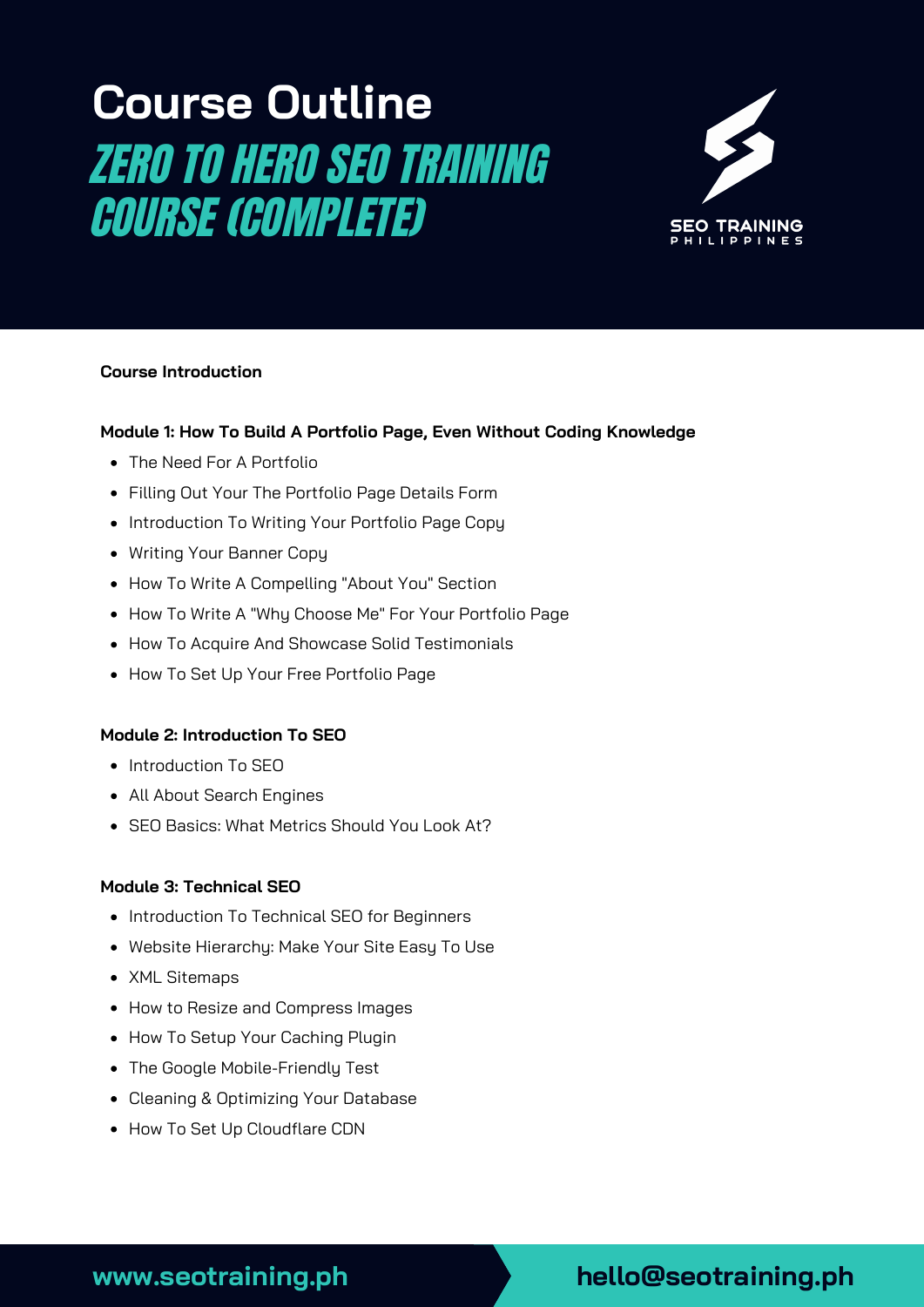- SSL and Website Security
- Google Analytics Introduction & Basic Run-Through
- Google Search Console Set Up & Basic Run-Through

#### **Module 4: Content & On-Page SEO**

- Introduction to On-Page SEO
- The Different Types of Content
- The Exact 9 Steps To Creating Content That Ranks
- On-Page Optmization Masterclass: Anatomy of a Fully-Optimized Page
- Advanced Keyword Research & Competition Analysis With Ahrefs
- 6 Steps To A High-Converting Page

#### **Module 5: Off-Page SEO**

- Introduction To Off-Page SEO
- What Are Links & How Do They Work?
- The Different Kinds Of Links
- Evaluating Link Opportunities
- Building Citation or Directory Links
- Google My Business Listing
- How To Create A "Social Bubble" & Why You Need Them
- Building Infographic Links
- Advanced Link Building: Introduction To Guest Posting
- Advanced Link Building: How To Guest Post On Blogs
- Advanced Link Building: Bonus: Guest Posting Tips To Improve Your Success Rate

#### **Module 6: Website Audit & Maintenance**

- Ahrefs: Rank Tracking
- Ahrefs Audit: Understanding The Ahrefs Report

#### **Module 7: Client Magnet Masterclass: How To Find, Win, and Manage Clients**

- The 4 Steps To A Simple, Effective Brand
- Discovering Your Color Pallete & Creating Your Logo
- How To Scale Your Operations
- Should You Partner With A White-Label Agency
- How To Find & Win Clients In Online Jobs PH



# **www.seotraining.ph hello@seotraining.ph**